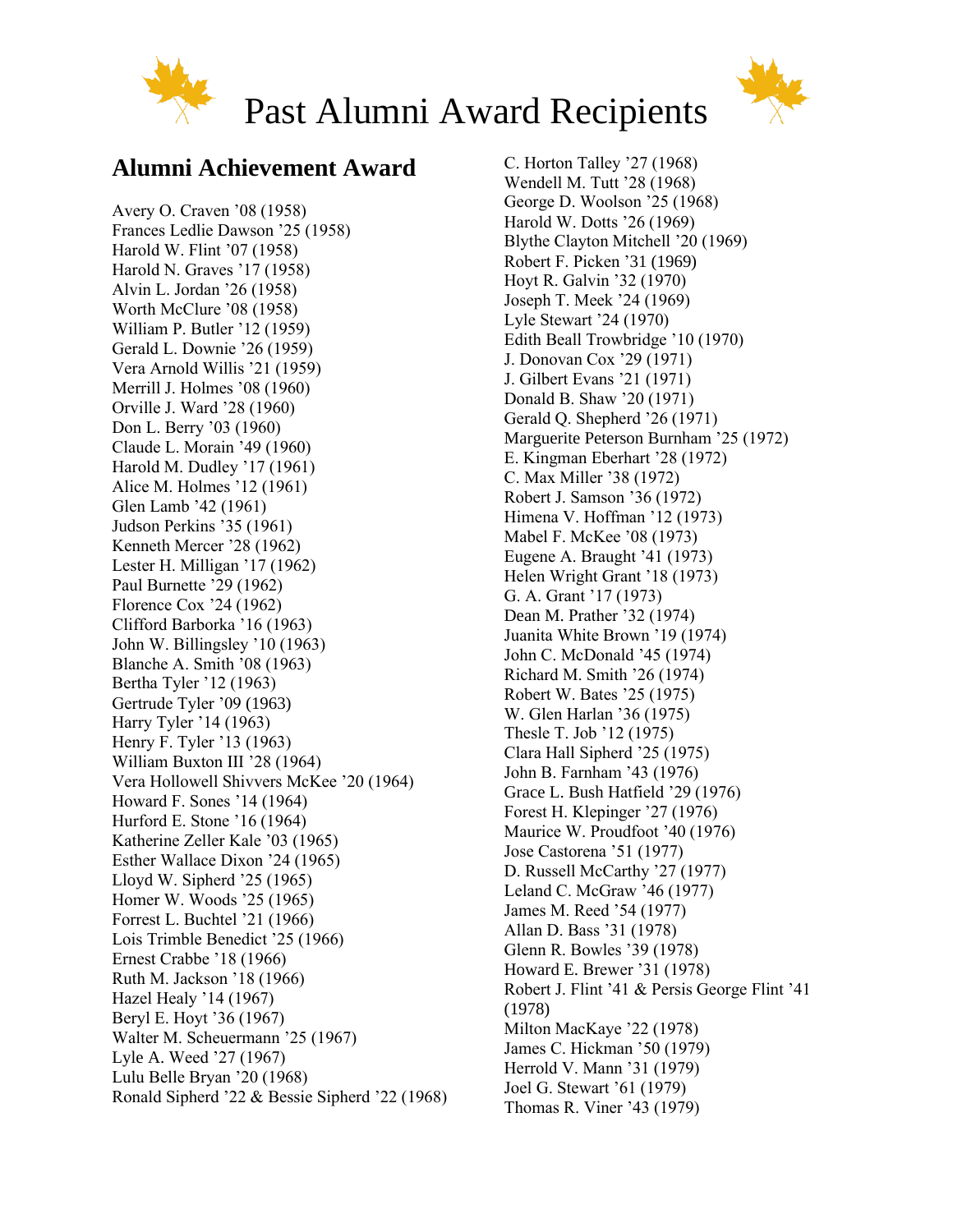Clarence L. Pickard '16 (1980) Milo J. Vondracek '30 (1980) Lewis S. Kimer '39 (1980) D. Robert Downing '63 & Ardene Kildal Downing '62 (1980) Gerald L. Barger '38 (1981) Fred O. Jones '66 (1981) Genelle Grant Morain '49 (1981) Everett E. Overton '38 & Grace Annear Overton '41 (1981) Lester H. Hoyt '33 (1982) Norman E. Miller '51 (1982) Alice E. Sayre '42 (1982) Roger L. Crumley '64 (1983) Merrill A. Ewing '46 (1983) Robert L. Larsen '56 (1983) Raymond N. Rorick '25 (1983) Marjorie Earl Camblin '29 (1984) Yasu Iwasaki '25 (1984) M. Joy Hull McClintock '51 (1984) M. Chester Nolte '37 (1984) Miles Turnbull '51 (1984) Elmo V. Barnum '40 (1985) Wayne L. Carse '50 (1985) Thomas B. Croat '62 (1985) Scott A. Shackelford '66 (1985) James W. Angell '41 & Virginia Axthelm Angell '40 (1986) John J. Croat '65 (1986) Loren W. Crow '39 (1986) Linda Stevenson Flower '66 (1987) Craig R. Saunders '66 (1987) Ellis L. Siders '42 (1987) Phyllis Hickman Howlett '54 (1988) Susan J. (Sagan) Lewis '75 (1988) Mark G. Oswald '72 (1988) J. Thomas Schmidt '67 (1988) Karen A. Conner '69 (1989) Eldon E. Huston '54 (1989) Gordon H. Lamb '56 (1989) William L. Peterson '51 (1989) Richard M. Cohen '70 (1990) Robert W. McGee '47 (1990) Margie Wells-Davis '66 (1990) David D. Orr '66 (1990) Mary Rose Main '53 (1991) Sumner Morris '47 (1991) Mildred Romedahl Steele '46 (1991) Jean Hickey Bartley '53 (1992) Thomas R. Hensley '65 (1992) Campbell P. Howard '69 (1992)

Richard W. Reeves '79 (1992) Errol L. Biggs '62 (1993) Joel E. Hade '79 (1993) John A. May '56 (1993) Elwood L. Thomas '54 (1993) Donald D. Gibson '60 (1994) Robert L. Lester '64 (1994) John V. Schippers '53 (1994) W. Steven Weeber '65 (1994) George Wesley Buchanan '47 (1995) Rose Kleyweg Mitchell '77 (1995) Jane S. Paulsen '83 (1995) Kennon H. Shank '42 (1995) Cecil Abarr '51 (1996) Donna Helble '71 (1996) John Whitesell II '76 (1996) Thomas DeSio '73 (1997) Ben F. Gaumer '75 (1997) Phyllis Warren Head '51 (1997) Jack Siefkas '57 (1997) Rebecca Bentzinger '77 (1998) Ronald Mathias '62 (1998) Evelyn Corrie Birkby '38 (1999) D. Gary Hemphill '62 (1999) Robert E. Oleson '61 (1999) Michael W. Shupe '87 (1999) Roger L. Searls '65 (2000) Joseph Hall '58 (2001) Deanna Haunsperger '86 (2001) Steven Pfeifer '69 & Kathleen Piffer Pfeifer '69 (2001) Gary Ruble '63 (2001) Dean Bishop '60 (2002) Rich Willis '74 (2002) E. Charles Brice III '69 (2003) Michael Scribner '78 (2003) Dr. A. Louis Jimenez '70 (2004) Dr. Ronald White '68 (2004) Bingham Ray '76 (2004) Dr. Drew Appleby '69 (2005) Rita Harvey Berg '90 (2005) Dr. Craig January '69 (2005) Pat Daugherty '58 (2005) H. Richard Smith '53 (2006) Jo Ann Guthrie Krivin '55 (2006) Dr. Richard Pemble '63 (2006) Larry Ferger '56 (2007) John Lawlor '73 (2007) Susan Lamb Voss '75 (2007) JoDee Winterhof '89 (2007) Dean Blinn '64 (2008)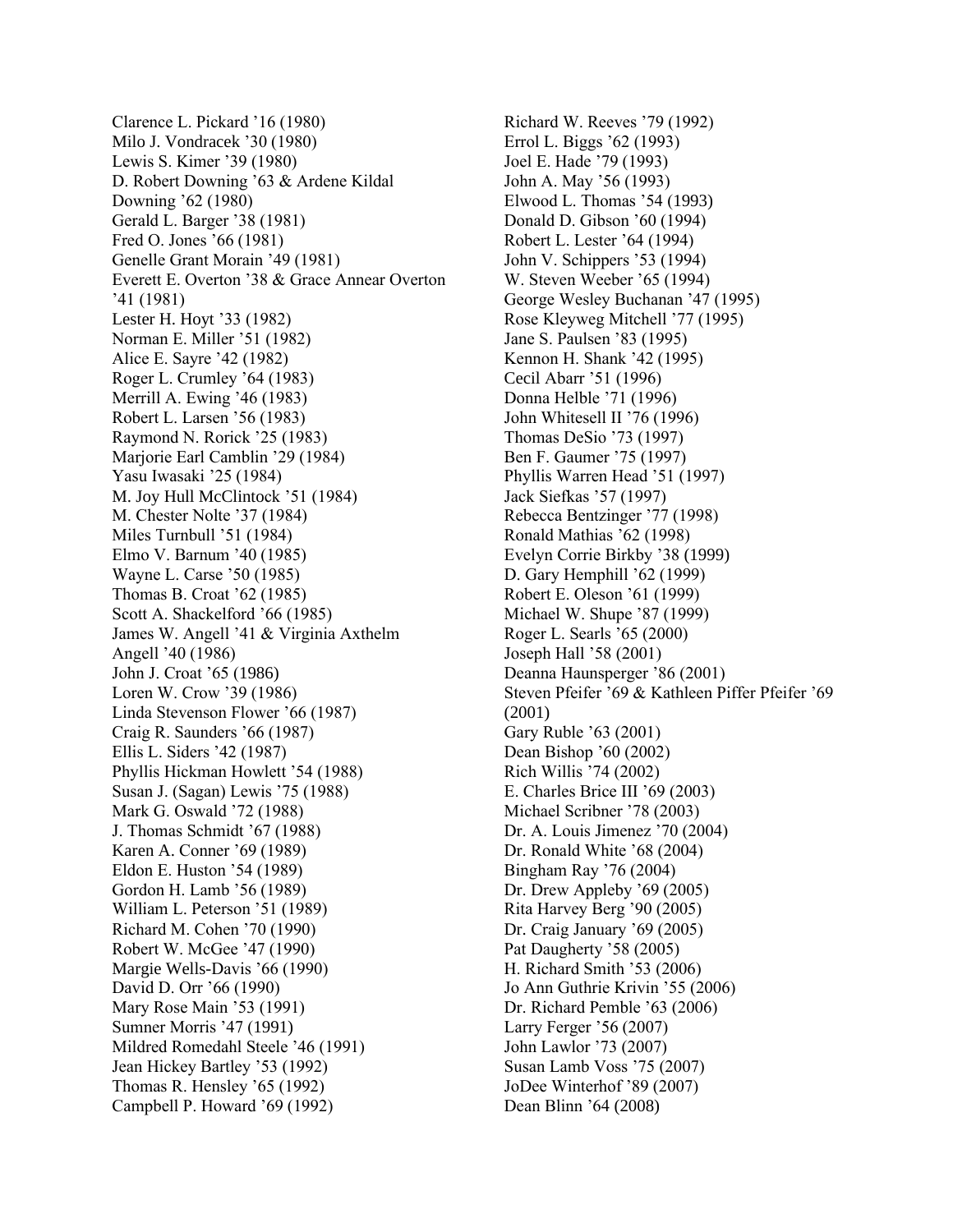J. Daniel McGowan II '71 (2008) John Norris, Jr. '81 (2009) Sam "Chic" Born II '67 (2009) Tom Murr '63 (2010) Nile Ramsbottom '66 (2010) Jim Tyler '49 (2011) Peter Galanis '88 (2012) Kirk Norris '79 (2012) Derek Weimer '96 (2012) Jay Nugent '64 (2013) Michael Sadler '89 (2013) Thomas Cambridge '57 (2014) William Schweiker, III '76 (2014) Travis Mickle '95 (2014) Corey Bix '02 (2014) Jay Byers '93 (2015) Kay Chopard Cohen '80 (2016) Dr. H. Roger Grant '66 (2016) Shari Winslow Thompson '71 (2017) Dr. John Viner '71 (2017) Terrance Lillis '77 (2017) Dr. Fritz Polite '82 (2018) Chad Buchanan '95 (2018) Elizabeth Wood Shelton '01 (2018) Dr. Donald Gray '65 (2019) Dr. Thomas Viner '69 (2019) Paige Riggs Fiedler '87 (2019) Joel Nelson '86 (2020/21) Trent Murphy '90 (2020/21) Elizabeth Raymond Nigut '91 (2020/21)

#### **Recent (Young) Alumni Achievement Award**

Jean E. McKinnie Sanders '66 (1977) John P. Viner '71 (1979) Kathryn Goodwin '71 (1979) Louis M. Fusco '71 (1980) Margaret Shoemaker Mikulanec '71 (1980) John T. Lawlor '73 (1981) J. Steven Patrick '74 (1982) Ramona M. Austin '73 (1983) Mark C. Miller '79 (1987) Willard A. Hutt '83 (1989) David B. Starr '80 (1990) Sara Maltby Opie '86 (1991) Beth Rouse Warford '83 (1992) Beverly T. Thiele '88 (1993) Cindy Wilkie Copple '84 (1994) Andrea Breemer Frantz '86 (1995)

Paula Witke Green '86 (1996) Nancy Kayton Hansen '88 (1997) Kip Janvrin '88 (1997) Susan Mordan-White '91 (1998) Eric Christensen '94 (1999) John Osborn '94 (2000) Lora D. Duncan '92 (2001) Steve Van Buren '92 (2002) Matthew Oltman '97 (2003) Lance Hoffman '94 (2004) Dr. Suzanne Keller '98 (2005) Benjamin Sodey '99 (2006) Nate Boulton '02 (2007) Cora Schuhmacher '03 (2008) Andrew Priestley '00 (2009) Matt Woods '02 (2010) Nicole Molt '05 (2011) Charise Carstensen Flynn '04 (2012) Joshua Brown '05 (2014) Collin Rice '07 (2014) Dustin Thomas '07 (2015) Jacob Abel '04 (2017) Steven Alan Ramsey '11 (2018) Garrett Piklapp '04 (2019) Dr. Kevin Hughes '13 (2020/21)

## **Alumni Loyalty Award**

Robert E. Norris '61 (1987) James H. Weinman '49 & Maxine Smith Weinman '49 (1987) Charles D. McCoy '28 (1988) Keith R. Swanson '54 (1988) Alice Judson Fisher '27 (1989) Richard M. Barker '43 & Catherine Wilson Barker '43 (1989) Phyllis Williams Pemble '38 (1990) Vernon H. Pooley '50 & Jane Johnson Pooley '52 (1990) James R. Oplt '72 (1991) Diane Kurtzhalts Powell '68 (1991) Ernest W. Swanson '29 (1992) Frieda Axthelm Yakish '42 (1992) Gerald L. "Skip" Farley '53 (1993) M. N. Hoffman Viner '46 (1995) Doug Barakat '68 & Mary Eckhoff Barakat '69 (1994) Boyd E. White '37 & Lola Coppock White '39 (1994)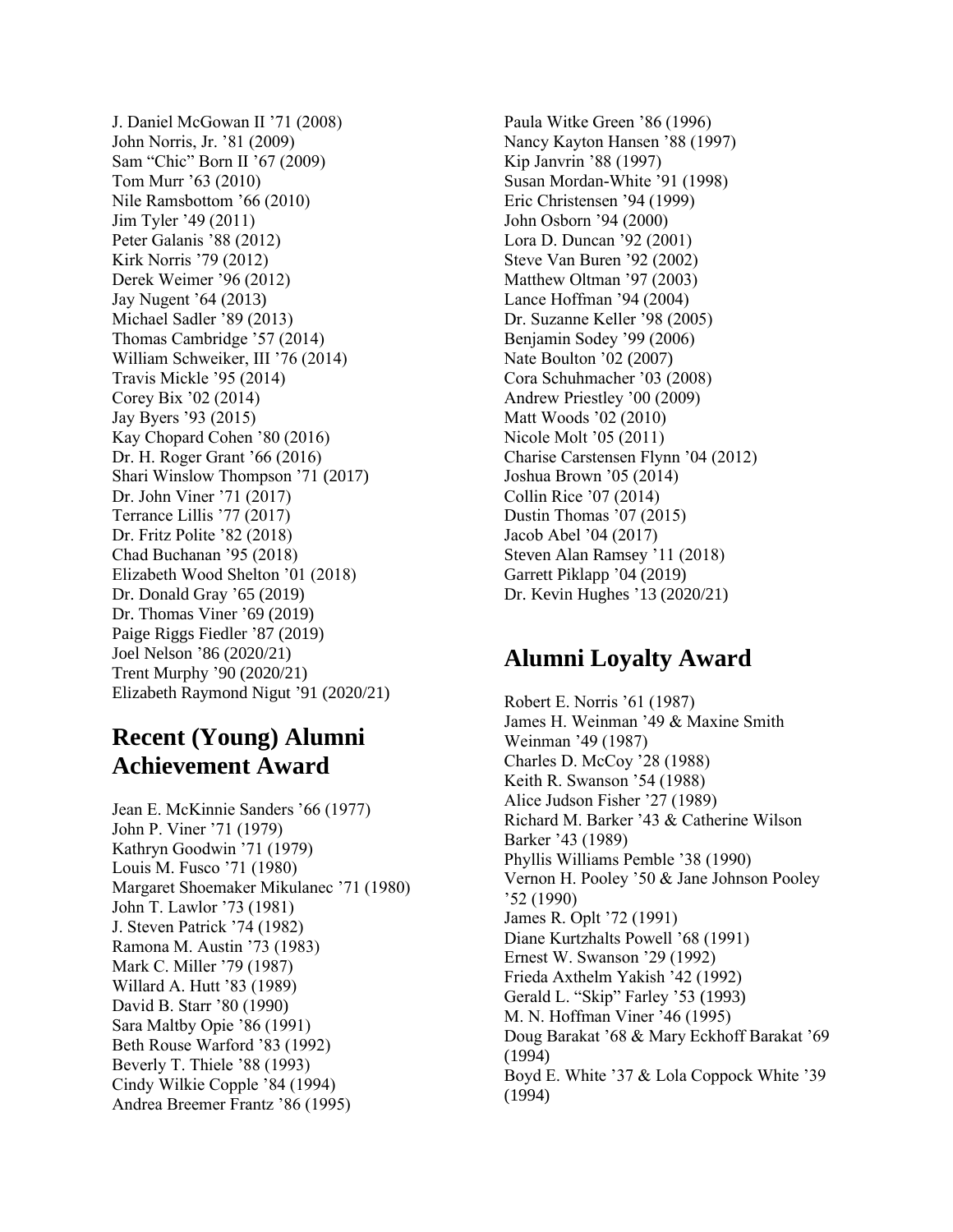Linda J. Vedane '68 (1995) Charles Kerr '53 & Roberta Starry Kerr '50 (1996) Wendell Tutt '28 (1996) Janis Miller Collins '70 (1997) Wendy Tutt Fenster '61 (1997) Max Collins, Sr. '47 (1998) Keith Dunbar '69 (1999) Joseph Jiovenetta '81 (1999) Ruth Greenwalt Parsons '35 (2000) John Sayre '57 & Barbara Worth Sayre '57 (2000) Garnette Rogers Nordyke '29 (2001) Robert K. Bower '71 & Martha Stewart Bower '71 (2001) Leon Langlitz '80 (2002) Bob MacKenzie '70 (2002) Mary Lou Ogan Rose '51 (2003) Dick Stoffer '77 (2003) Karen Tannatt Lafferty '69 (2004) Timothy "Sam" Carrell '83 (2004) Richard White '82 (2005) Robert Kresse '82 (2006) Joe Blake '71 & Chris Schulte Blake '71 (2006) Darrell Goodhue '62 (2008) Debra Moore '81 (2009) Terry Lillis '77 (2010) Cole Zimmerman '73 (2011) Richard Willis '74 (2013) D. Robert '63 and Ardene Kildal Downing '62 (2014) Dennis '75 and Jane Whalen '90 (2014) Roger '62 and Sändra Hanselman Spahr '62 (2015) Steve '69 & Kathi Piffer Pfeifer '69 (2016) Carl '65 and Norma McBride Pullen '66 (2017) John Iles '69 (2017) Dr. Leroy '49 and Kathryn Fisher Moore '50 (2018) Dr. Gary '90 and Kamie Downing Haynes '92 (2018) Dr. Evertt Laning '53 (2019) Hon. Richard Clogg '71 & Christine Sieff Clogg '71 (2019) Chuck '69 & Linda Kildal Brice '69 (2020/2021) Christopher '96 & Juli Holmes Willeman '96 (2020/21)

## **Recent (Young) Alumni Loyalty Award**

James C. Spooner '82 (1987) Julie Allen '83 (1988) John D. Hines '80 (1990) William V. Graff, Jr. '84 (1991) Margie L. Krumme '85 (1993) Jeffrey L. Wilson '90 (1994) Wendy L. Foughty '88 (1995) Joe Heller '91 & Christy Christenson Heller '91 (1996) Lynn Shull Marasco '89 (1997) Kamie Downing Haynes '92 (1998) Tristan Grover '93 (2000) Scott M. Sams '94 (2001) Eric Bennett '95 (2002) Martin Smith '96 (2006) Evan Schaefer '07 (2008) Dan Saar '05 (2009) Jake Abel '04 (2010) Nate Boulton '02 (2011) Ryan Hildreth '05 (2012) Amy Templeton '06 (2013) Daniel Carver '06 (2015) Emily Keller Lampman '09 (2017)

#### **Humanitarian Service Award**

Richard A. Grant '48 (1987) Gene W. Carter '43 (1988) Carol Worlan Young '72 (1990) B. Wayne Kong '67 (1990) M. Elizabeth Budd Korte '55 (1992) Brian L. Thomas '79 (1992) Jean Caughey Billingham '67 (1993) Lynn M. Thomas '77 (1994) Emma Jean Preston Williams '43 (1994) Sandy K. Hom '71 (1995) Kayla L. McClurg '76 (1995) Christian Coon '90 (1996) Jerri Spalding Fredin '46 (1997) Richard Barker '43 (1998) Clark Jensen '73 (1998) Gerald Berry '67 (1999) Drake Zimmerman '75 (1999) Jean Niles McGill Farnham '42 (2000) James V. Poulsen '54 (2001)